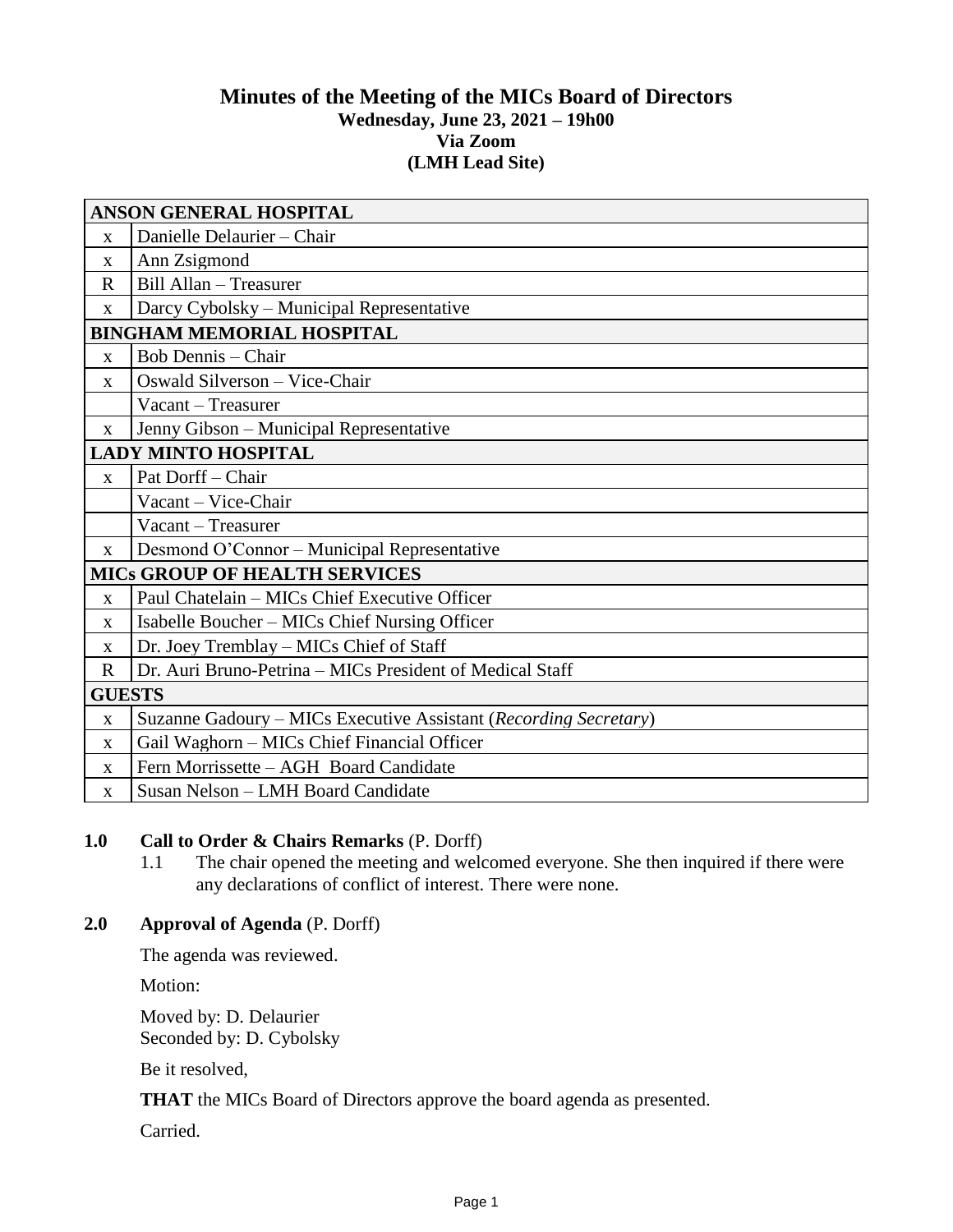## **3.0 Trustee Education / Presentations**

 $N/A$ 

#### **4.0 Approval of Minutes (P. Dorff)**

4.1 Minutes of the MICs Board of Directors meeting held May 26, 2021 were provided for information.

Motion:

Moved by: D. O'Connor Seconded by: J. Gibson

Be it resolved,

**THAT** the MICs Board of Directors approve the minutes of the meeting held May 26, 2021 as presented.

Carried.

### **5.0 Follow-Up Items**

- 5.1 Review of the 2020-2021 Board Work Plan
	- The Board Work Plan was reviewed for the month of June
	- The Annual General Meeting report was available through SharePoint
	- There is no educational session as we had one for the AGM
	- The physician appointments are being approved today
	- The committee list was distributed last week
	- The Corporate Scorecard was included in the Annual Report
	- The capital budgets were approved in May

## **6.0 MICs Finance**

6.1 N/A

## **7.0 Presentations/Reports** (P. Dorff)

- 7.1 Chief Executive Officer Report: (P. Chatelain)
	- The CEO provided a verbal update:
	- COVID-19 update:
		- o As of today, we have 1,978 cases in our region to date; 6 new cases reported today, 2 in the MICs area
		- o We are working with the Porcupine Health Unit on the vaccine roll out including helping them with their community clinics.
		- o We have been working on surge planning on a continuous basis at a provincial and regional level in preparation to accept transfers from neighboring hospitals. All hospitals have been designated in "crisis" stage.
		- o We continue to run and staff three Testing Centers; 2 days per week in Cochrane and in Iroquois Falls, and 1 day in Matheson, with increased frequency due to the increased cases. Our own staff is now doing the swabbing instead of the EMS.
		- o We have a major staffing crisis in nursing in addition to physicians and other professional staff; we have a meeting with Timmins District Hospital this week to come up with a summer plan to wee if we can share staff among the sites.
	- I received some data requests from the Ministry regarding our SCM 96-bed application. The Town of Iroquois Falls is still working on transferring the land to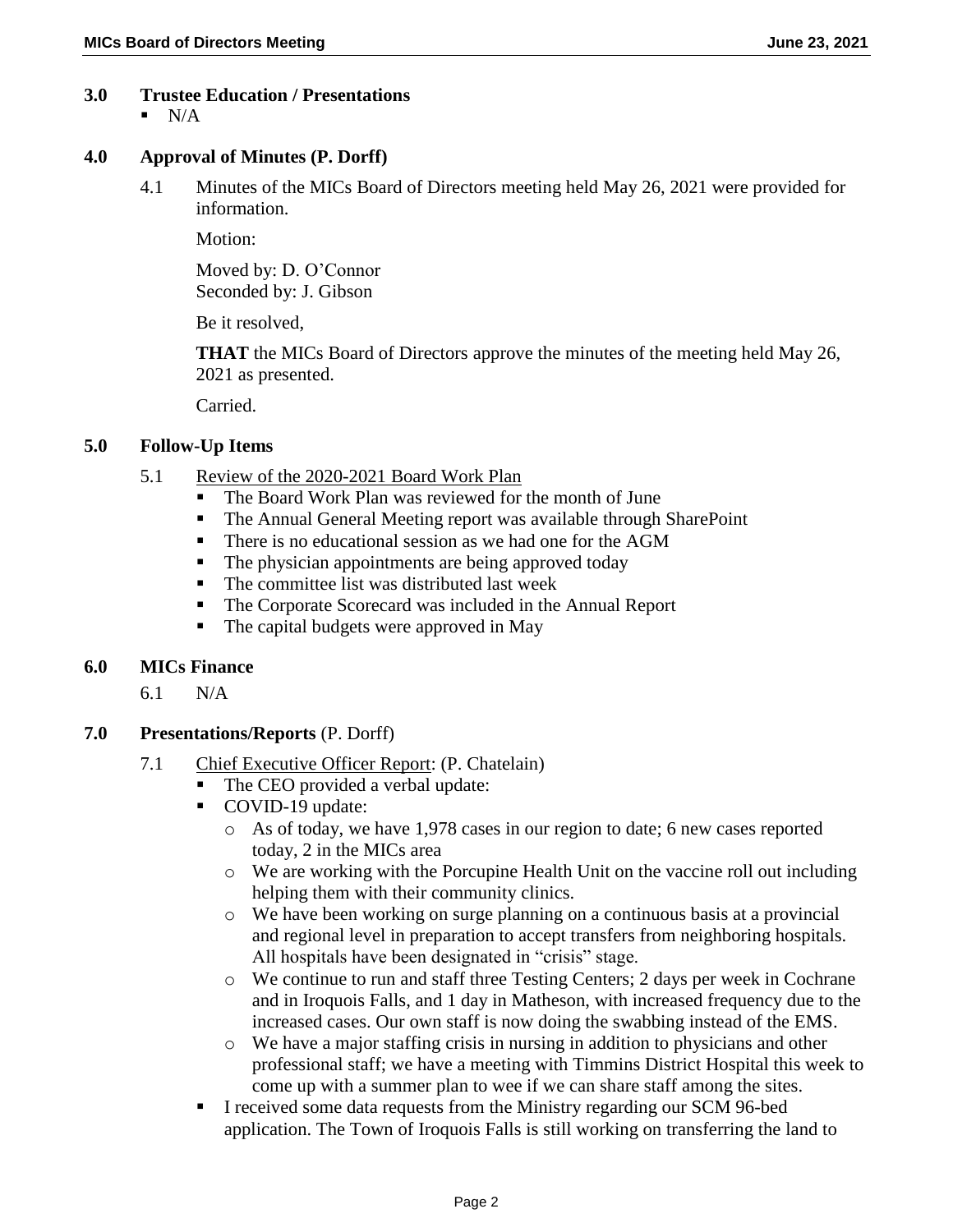AGH through public consultation. The architect is waiting for the new LTC design standards before proceeding with new drawings.

- The Physician Recruitment sub-committee continues to meet; hired a new Physician Recruiter.
- Board Members were invited to ask questions.
- There was much discussion about the recruitment of physicians and incentives.
- 7.2 Chief Nursing Officer Report: (I. Boucher)
	- The CNO provided a verbal update:
		- o We are experiencing nursing shortages across MICs; we have very junior nurses working at AGH and a few have gone off on sick leave; we've lost a few of our nurses to public health; we are seeing a lot of internal movement which is starting to have an impact on some of our services; we have not been able to reopen our endoscopy program at AGH for the past two months and will not be able to resume until the end of July
		- o We had to borrow an agency nurse from Kapuskasing in order to keep our emergency department open
		- o This is being reviewed daily with the scheduler and Patient Care Manager
		- o Isabelle has been in communication with a multitude of agencies but it is very competitive; the agencies don't have any spare nurses; we are competing with every other country for nurses
		- o Discussions were had with SEIU and ONA to trial a few strategies that will bring some relief such as an extra RPN on day shift to provide additional support as well as a full-time line for RNs for a period of one year
		- o We were successful in hiring a third full-time pharmacy technician
		- o Accreditation surveys were launched and doing well; we have now met our threshold; we will be closing them early next week
	- Board members were invited to ask questions.

## **8.0 Medical Staff** (Dr. J. Tremblay)

- 8.1 Chief of Staff Report:
	- Dr. Tremblay provided a verbal update on the following:
		- o Physician recruitment remains a top priority
		- o Met with Kap and Hearst and their strategies are similar to ours
		- o Local resident has been hired as a physician recruiter; she is based in Matheson
		- o Dr. Gray signed a one-year contract to work ER at BMH 10 days a month and will also see orphan patients 5 days a month
		- $\circ$  Dr. McPherrin is retiring Sept. 7<sup>th</sup>
		- o The ER remains stable with locums from the EDLP program
		- o Medical reappointments were reviewed at the last MAC; there were no issues
		- o Surgical program remains strong at LMH; one general surgeon interested in the FT position is considering it; we won't know for sure until October
		- o We had 529 COVID cases as of April 2021; last month, we were at 1,119 cases and that number has now increased to 1,978
- 8.2 Medical Advisory Committee Minutes:
	- Minutes of the MAC meeting held May 19, 2021 were provided for information.
- **9.0 LHIN / MOHLTC Business** (P. Chatelain)
	- $\blacksquare$  N/A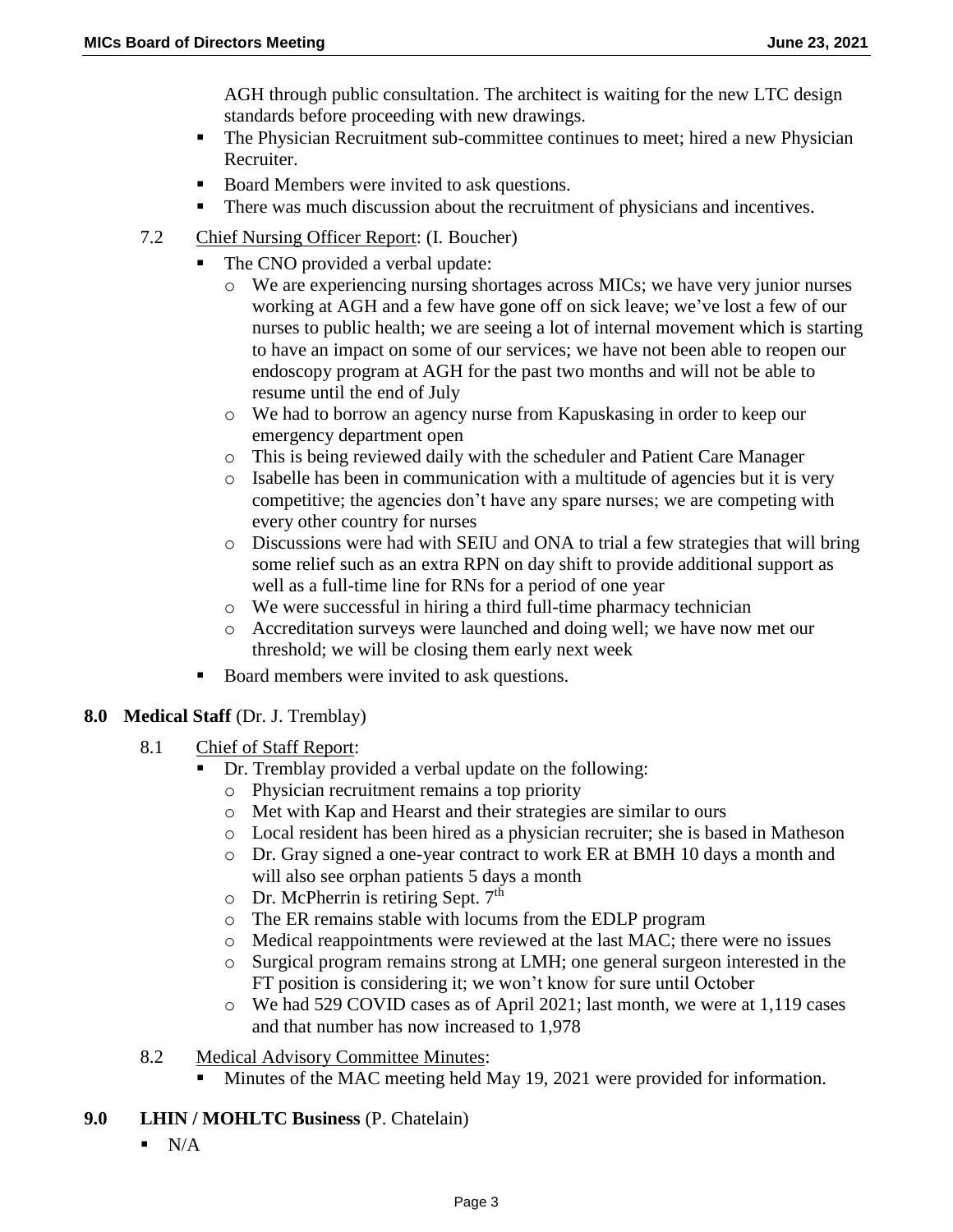- 10.1 Minutes of the Quality Committee meeting held March 10, 2021 were provided for information
- **11.0 Physician & HR Recruitment** (P. Chatelain)
	- $\blacksquare$  N/A
- **12.0 Indigenous and French Language Issues** (P. Chatelain)
	- The French Language Services reports were provided for information
	- **Approval of the 2020-2021 French Language Services Reports**

Motion:

Moved by: A. Zsigmond Seconded by: O. Silverson

Be it resolved,

**THAT** the MICs Board of Directors approve the 2020-2021 French Language Services Reports for Bingham Memorial Hospital, Anson General Hospital and Lady Minto Hospital Carried.

## **13.0 Site Business** (P. Dorff)

- 13.1 Anson General Hospital:
	- Motion: approval to purchase Staff Appreciation gift cards

Moved by: A. Zsigmond Seconded by: D. Delaurier

Be it resolved,

**THAT** the AGH Board of Directors approve the purchase of \$25.00 Staff appreciation gift cards for all AGH and SCM Team Members

Carried.

## 13.2 Bingham Memorial Hospital:

Motion: approval to purchase Staff Appreciation gift cards

Moved by: O. Silverson Seconded by: J. Gibson

Be it resolved,

**THAT** the BMH Board of Directors approve the purchase of \$25.00 Staff appreciation gift cards for all BMH and Rosedale Team Members

Carried.

- 13.3 Lady Minto Hospital:
	- **Motion: approval to purchase Staff Appreciation gift cards**

Moved by: S. Nelson Seconded by: D. O'Connor

Be it resolved,

**THAT** the LMH Board of Directors approve the purchase of \$25.00 Staff appreciation gift cards for all LMH and Villa Minto Team Members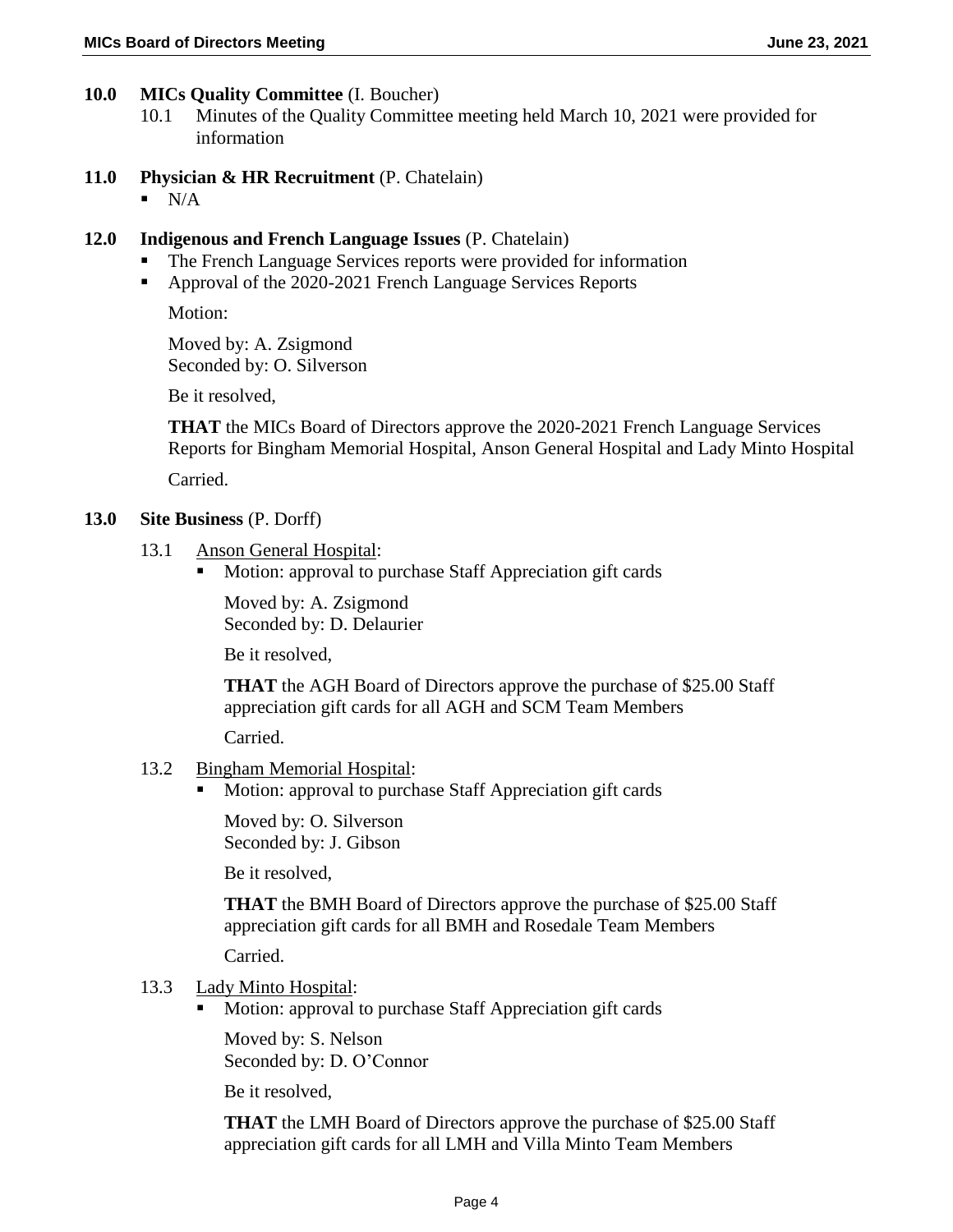Carried.

#### **14.0 Partnership Business** (Bob Dennis)

- 14.1 May 2021 Board Effectiveness Survey Results
	- 13 out of 13 surveys were submitted.
- 14.2 June Board Effectiveness Survey
	- The survey was emailed to the board members following the meeting.
- 14.3 Election of the Board
	- P. Dorff called on the CEO to begin the nomination process

#### **ELECTION OF BINGHAM MEMORIAL HOSPITAL CHAIR**

- Nomination of B. Dennis was moved by P. Dorff
- No further nominations were presented.
- B. Dennis agreed to let his name stand.
- B. Dennis was then declared Chair for the 2021/2022 fiscal year.
- The meeting was turned over to the Chair to conduct the remainder of elections.

#### **ELECTION OF BINGHAM MEMORIAL HOSPITAL VICE-CHAIR**

- Nomination of O. Silverson was moved by J. Gibson, seconded by B. Dennis
- No further nominations were presented.
- O. Silverson agreed to let his name stand.
- O. Silverson was then declared Vice-Chair for the 2021/2022 fiscal year.

#### **ELECTION OF BINGHAM MEMORIAL HOSPITAL TREASURER**

This position remains vacant.

#### **ELECTION OF ANSON GENERAL HOSPITAL CHAIR**

- Nomination of D. Delaurier was moved by F. Morrissette.
- No further nominations were presented.
- D. Delaurier agreed to let her name stand.
- D. Delaurier was then declared Chair for the 2021/2022 fiscal year.
- The meeting was turned over to the Chair to conduct the remainder of elections.

#### **ELECTION OF ANSON GENERAL HOSPITAL VICE-CHAIR**

- Nomination of A. Zsigmond was moved by D. Cybolsky.
- No further nominations were presented.
- A. Zsigmond agreed to let her name stand.
- A. Zsigmond was then declared Vice-Chair for the 2021/2022 fiscal year.

#### **ELECTION OF ANSON GENERAL HOSPITAL TREASURER**

- Nomination of Fern Morrissette was moved by A. Zsigmond.
- No further nominations were presented.
- Fern agreed to let her name stand.
- Fern was then declared Treasurer for the 2021/2022 fiscal year.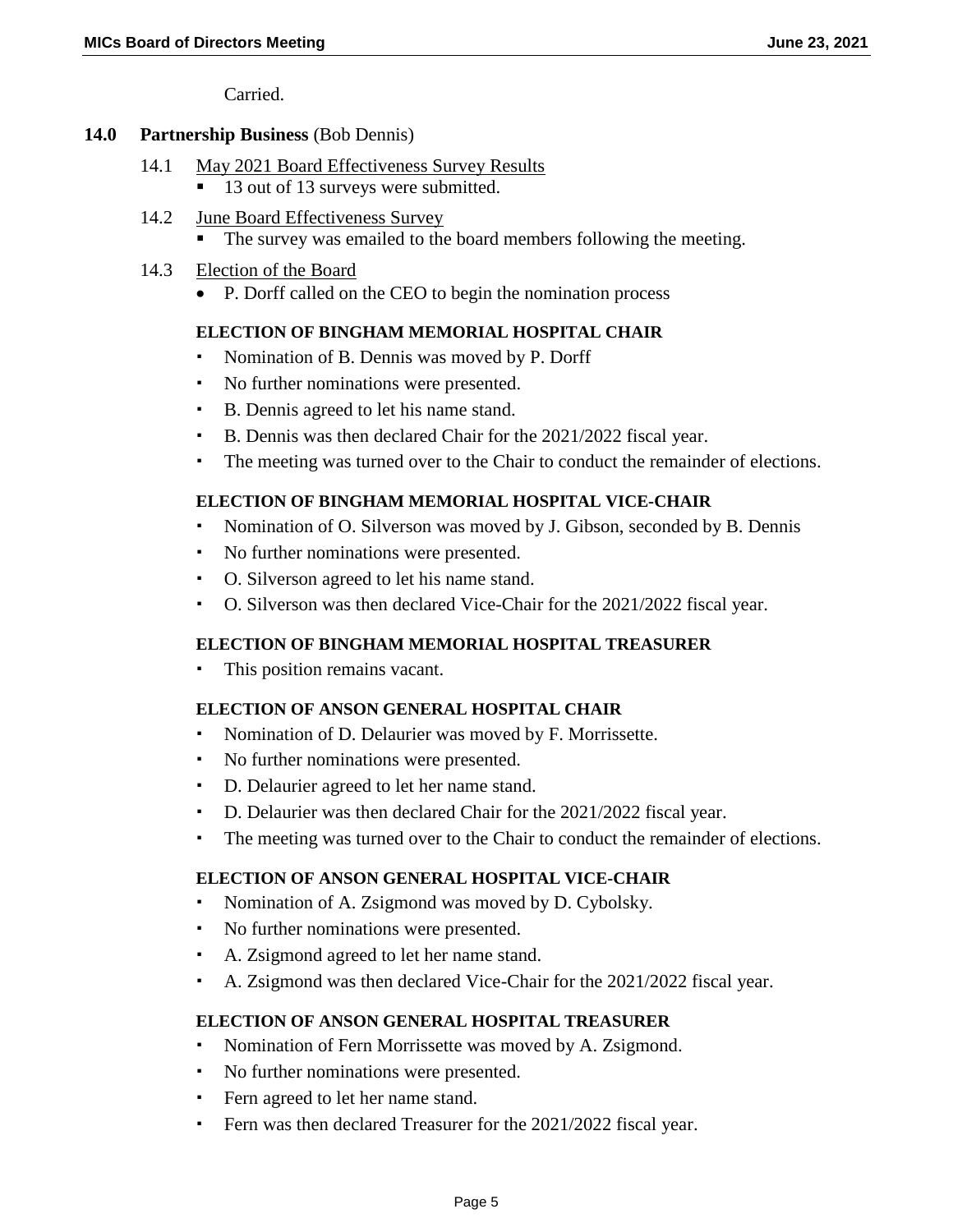#### **ELECTION OF LADY MINTO HOSPITAL CHAIR**

- Nomination of P. Dorff was moved by D. O'Connor.
- No further nominations were presented.
- P. Dorff agreed to let her name stand.
- P. Dorff was then declared Chair for the 2021/2022 fiscal year.

#### **ELECTION OF LADY MINTO HOSPITAL VICE-CHAIR**

- Nomination of S. Nelson was moved by D. O'Connor.
- No further nominations were presented.
- S. Nelson agreed to let her name stand.
- S. Nelson was then declared Vice-Chair for the 2021/2022 fiscal year.

#### **ELECTION OF LADY MINTO HOSPITAL TREASURER**

This position remains vacant.

#### **15.0 In Camera**

15.1 Motion to go in camera

Moved by: A. Zsigmond Seconded by: J. Gibson

- 15.2 Medical Staff reappointments and new physician privileges
- 15.3 Motion to go out of in-camera

Moved by: D. Delaurier Seconded by: B. Dennis

15.4 Approval of Medical Staff reappointments and new physician privileges

Motion to approve hospital privileges for EDLP physicians Dr. Boon Chang, Dr. David Hamilton and Dr. Michelle Yee in the ER/Critical Care Department

Moved by: B. Dennis Seconded by: D. Cybolsky

Be it resolved,

**THAT** the MICs Board of Directors approve Locum Tenens privileges for EDLP physicians Dr. Boon Chang, Dr. David Hamilton and Dr. Michelle Yee in the ER/Critical Care Department as recommended by the MICs Medical Advisory Committee

Carried.

Motion to approve the list of reappointments to the Professional Staff in the categories of Active Staff, Locum Tenens, Consulting, Courtesy and Other as recommended by the MICs Medical Advisory Committee

Moved by: J. Gibson Seconded by: A. Zsigmond

Be it resolved,

**THAT** the MICs Board of Directors approve hospital privileges for all physicians listed in the attachment provided as recommended by the MICs Medical Advisory Committee as presented. It is to be noted that Dr. Richard McGuire be given privileges for Lady Minto Hospital only.